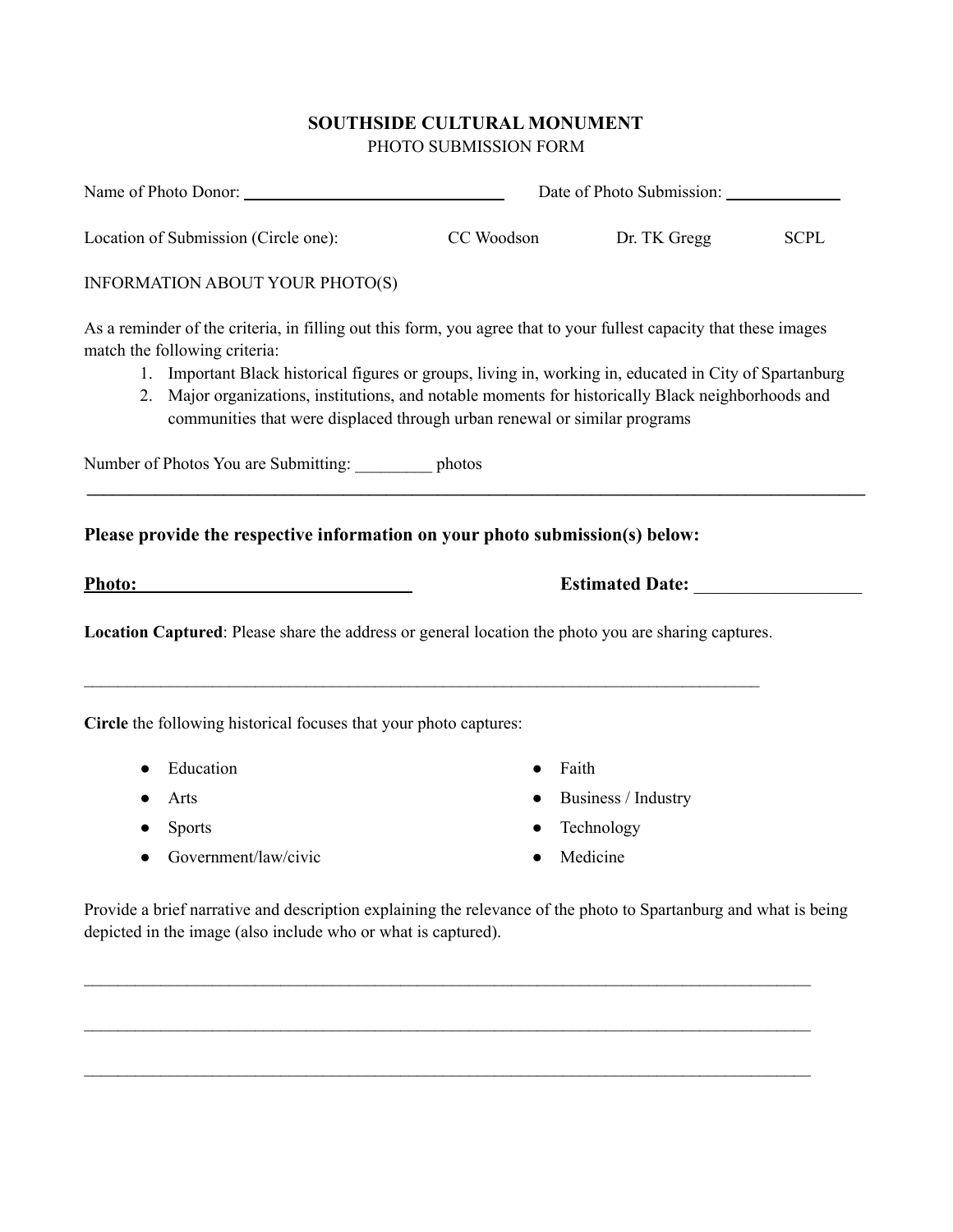Name of Photographer, if known: \_\_\_\_\_\_\_\_\_\_\_\_\_\_\_\_\_\_\_\_\_\_\_\_\_\_\_

| nono |  |
|------|--|
|      |  |

## **Photo: Estimated Date:**  $\blacksquare$

**Location Captured**: Please share the address or general location the photo you are sharing captures.

 $\mathcal{L}_\mathcal{L} = \{ \mathcal{L}_\mathcal{L} = \{ \mathcal{L}_\mathcal{L} = \{ \mathcal{L}_\mathcal{L} = \{ \mathcal{L}_\mathcal{L} = \{ \mathcal{L}_\mathcal{L} = \{ \mathcal{L}_\mathcal{L} = \{ \mathcal{L}_\mathcal{L} = \{ \mathcal{L}_\mathcal{L} = \{ \mathcal{L}_\mathcal{L} = \{ \mathcal{L}_\mathcal{L} = \{ \mathcal{L}_\mathcal{L} = \{ \mathcal{L}_\mathcal{L} = \{ \mathcal{L}_\mathcal{L} = \{ \mathcal{L}_\mathcal{$ 

 $\_$ 

**Circle** the following historical focuses that your photo captures:

- Education
- Arts
- Sports
- Government/law/civic
- Faith
- Business / Industry
- Technology
- Medicine

Provide a brief narrative and description explaining the relevance of the photo to Spartanburg and what is being depicted in the image (also include who or what is captured).

 $\mathcal{L}_\text{max} = \mathcal{L}_\text{max} = \mathcal{L}_\text{max} = \mathcal{L}_\text{max} = \mathcal{L}_\text{max} = \mathcal{L}_\text{max} = \mathcal{L}_\text{max} = \mathcal{L}_\text{max} = \mathcal{L}_\text{max} = \mathcal{L}_\text{max} = \mathcal{L}_\text{max} = \mathcal{L}_\text{max} = \mathcal{L}_\text{max} = \mathcal{L}_\text{max} = \mathcal{L}_\text{max} = \mathcal{L}_\text{max} = \mathcal{L}_\text{max} = \mathcal{L}_\text{max} = \mathcal{$ 

 $\mathcal{L}_\text{max} = \mathcal{L}_\text{max} = \mathcal{L}_\text{max} = \mathcal{L}_\text{max} = \mathcal{L}_\text{max} = \mathcal{L}_\text{max} = \mathcal{L}_\text{max} = \mathcal{L}_\text{max} = \mathcal{L}_\text{max} = \mathcal{L}_\text{max} = \mathcal{L}_\text{max} = \mathcal{L}_\text{max} = \mathcal{L}_\text{max} = \mathcal{L}_\text{max} = \mathcal{L}_\text{max} = \mathcal{L}_\text{max} = \mathcal{L}_\text{max} = \mathcal{L}_\text{max} = \mathcal{$ 

 $\mathcal{L}_\text{max} = \mathcal{L}_\text{max} = \mathcal{L}_\text{max} = \mathcal{L}_\text{max} = \mathcal{L}_\text{max} = \mathcal{L}_\text{max} = \mathcal{L}_\text{max} = \mathcal{L}_\text{max} = \mathcal{L}_\text{max} = \mathcal{L}_\text{max} = \mathcal{L}_\text{max} = \mathcal{L}_\text{max} = \mathcal{L}_\text{max} = \mathcal{L}_\text{max} = \mathcal{L}_\text{max} = \mathcal{L}_\text{max} = \mathcal{L}_\text{max} = \mathcal{L}_\text{max} = \mathcal{$ 

Name of Photographer, if known:

### **Photo: Estimated Date: Estimated Date:**

**Location Captured**: Please share the address or general location the photo you are sharing captures.

 $\mathcal{L}_\mathcal{L} = \{ \mathcal{L}_\mathcal{L} = \{ \mathcal{L}_\mathcal{L} = \{ \mathcal{L}_\mathcal{L} = \{ \mathcal{L}_\mathcal{L} = \{ \mathcal{L}_\mathcal{L} = \{ \mathcal{L}_\mathcal{L} = \{ \mathcal{L}_\mathcal{L} = \{ \mathcal{L}_\mathcal{L} = \{ \mathcal{L}_\mathcal{L} = \{ \mathcal{L}_\mathcal{L} = \{ \mathcal{L}_\mathcal{L} = \{ \mathcal{L}_\mathcal{L} = \{ \mathcal{L}_\mathcal{L} = \{ \mathcal{L}_\mathcal{$ 

**Circle** the following historical focuses that your photo captures:

• Education

**Sports** 

● Arts

- 
- Government/law/civic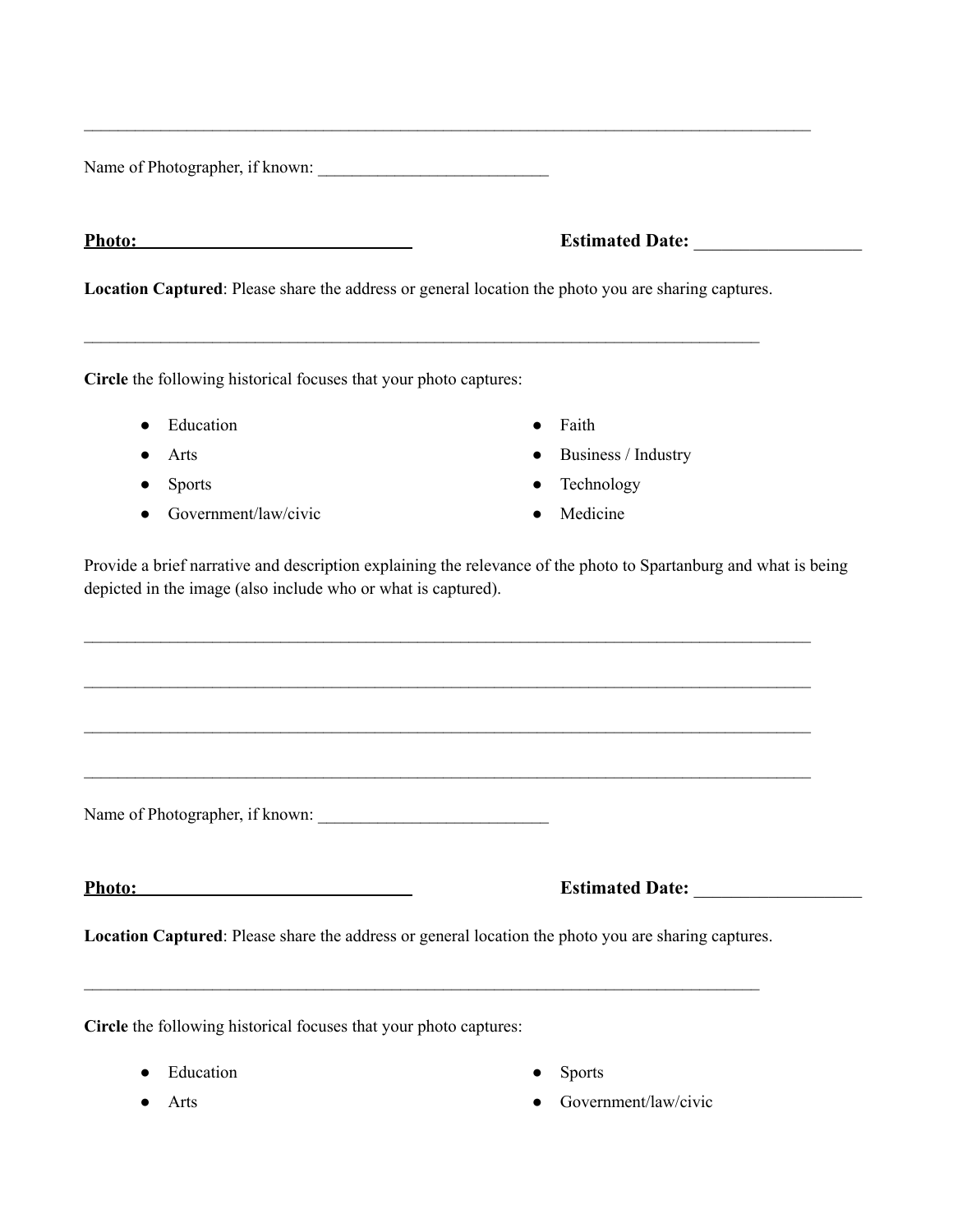- Faith
- Business / Industry
- Technology
- Medicine

Provide a brief narrative and description explaining the relevance of the photo to Spartanburg and what is being depicted in the image (also include who or what is captured).

 $\mathcal{L}_\text{max} = \mathcal{L}_\text{max} = \mathcal{L}_\text{max} = \mathcal{L}_\text{max} = \mathcal{L}_\text{max} = \mathcal{L}_\text{max} = \mathcal{L}_\text{max} = \mathcal{L}_\text{max} = \mathcal{L}_\text{max} = \mathcal{L}_\text{max} = \mathcal{L}_\text{max} = \mathcal{L}_\text{max} = \mathcal{L}_\text{max} = \mathcal{L}_\text{max} = \mathcal{L}_\text{max} = \mathcal{L}_\text{max} = \mathcal{L}_\text{max} = \mathcal{L}_\text{max} = \mathcal{$ 

| Photo:        | <u> 1989 - Johann Barbara, martin a</u>                           | <b>Estimated Date:</b>                                                                              |
|---------------|-------------------------------------------------------------------|-----------------------------------------------------------------------------------------------------|
|               |                                                                   | Location Captured: Please share the address or general location the photo you are sharing captures. |
|               |                                                                   |                                                                                                     |
|               |                                                                   |                                                                                                     |
|               | Circle the following historical focuses that your photo captures: |                                                                                                     |
| Education     |                                                                   | Faith                                                                                               |
| Arts          |                                                                   | Business / Industry<br>$\bullet$                                                                    |
| <b>Sports</b> |                                                                   | Technology<br>$\bullet$                                                                             |

 $\mathcal{L}_\text{max} = \mathcal{L}_\text{max} = \mathcal{L}_\text{max} = \mathcal{L}_\text{max} = \mathcal{L}_\text{max} = \mathcal{L}_\text{max} = \mathcal{L}_\text{max} = \mathcal{L}_\text{max} = \mathcal{L}_\text{max} = \mathcal{L}_\text{max} = \mathcal{L}_\text{max} = \mathcal{L}_\text{max} = \mathcal{L}_\text{max} = \mathcal{L}_\text{max} = \mathcal{L}_\text{max} = \mathcal{L}_\text{max} = \mathcal{L}_\text{max} = \mathcal{L}_\text{max} = \mathcal{$ 

 $\mathcal{L}_\text{max} = \mathcal{L}_\text{max} = \mathcal{L}_\text{max} = \mathcal{L}_\text{max} = \mathcal{L}_\text{max} = \mathcal{L}_\text{max} = \mathcal{L}_\text{max} = \mathcal{L}_\text{max} = \mathcal{L}_\text{max} = \mathcal{L}_\text{max} = \mathcal{L}_\text{max} = \mathcal{L}_\text{max} = \mathcal{L}_\text{max} = \mathcal{L}_\text{max} = \mathcal{L}_\text{max} = \mathcal{L}_\text{max} = \mathcal{L}_\text{max} = \mathcal{L}_\text{max} = \mathcal{$ 

 $\_$ 

Name of Photographer, if known: \_\_\_\_\_\_\_\_\_\_\_\_\_\_\_\_\_\_\_\_\_\_\_\_\_\_\_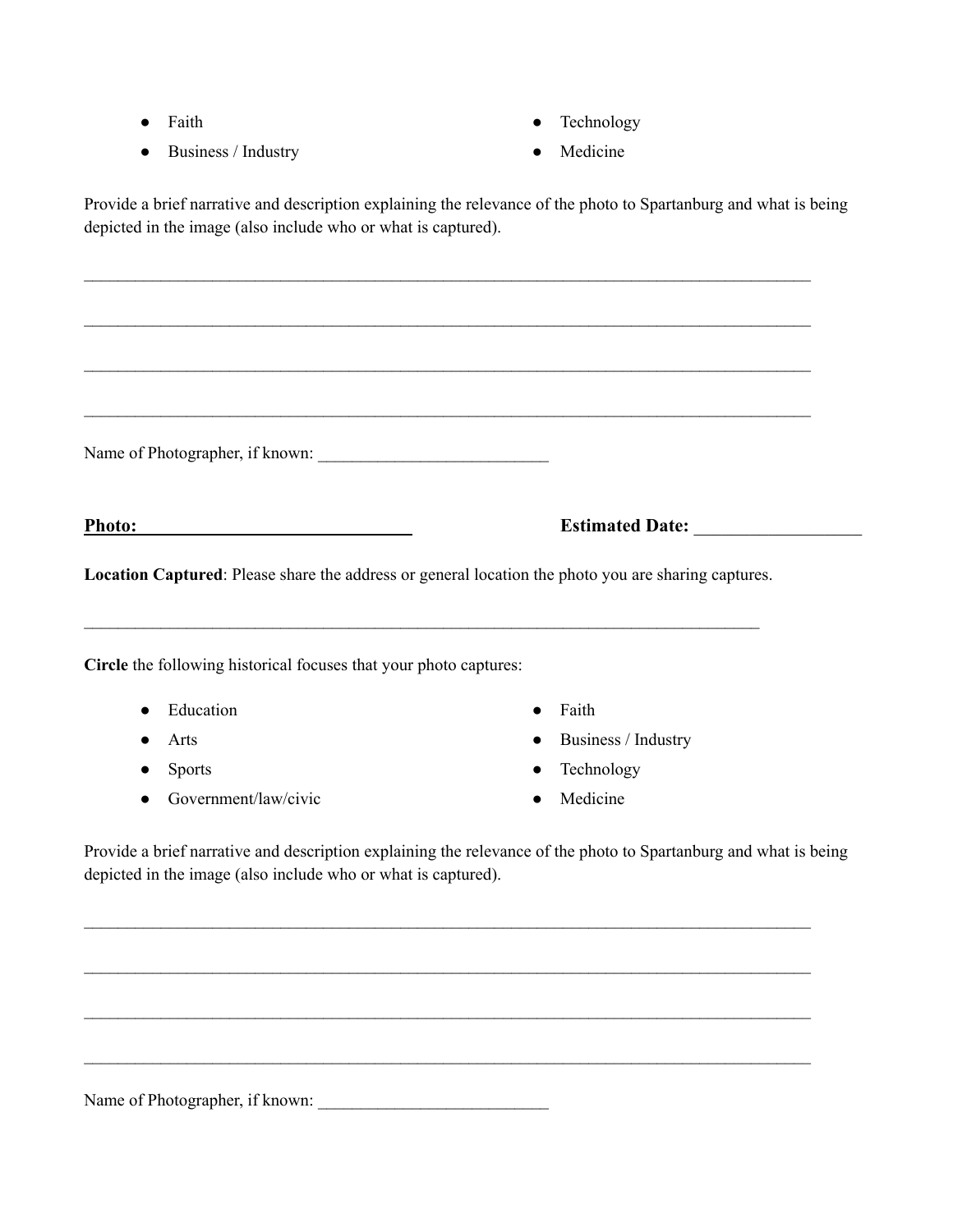## **Photo: Estimated Date: Example 2**

**Location Captured**: Please share the address or general location the photo you are sharing captures.

 $\mathcal{L}_\mathcal{L} = \{ \mathcal{L}_\mathcal{L} = \{ \mathcal{L}_\mathcal{L} = \{ \mathcal{L}_\mathcal{L} = \{ \mathcal{L}_\mathcal{L} = \{ \mathcal{L}_\mathcal{L} = \{ \mathcal{L}_\mathcal{L} = \{ \mathcal{L}_\mathcal{L} = \{ \mathcal{L}_\mathcal{L} = \{ \mathcal{L}_\mathcal{L} = \{ \mathcal{L}_\mathcal{L} = \{ \mathcal{L}_\mathcal{L} = \{ \mathcal{L}_\mathcal{L} = \{ \mathcal{L}_\mathcal{L} = \{ \mathcal{L}_\mathcal{$ 

**Circle** the following historical focuses that your photo captures:

- Education
- Arts
- Sports
- Government/law/civic
- Faith
- Business / Industry
- Technology
- Medicine

Provide a brief narrative and description explaining the relevance of the photo to Spartanburg and what is being depicted in the image (also include who or what is captured).

 $\mathcal{L}_\text{max} = \mathcal{L}_\text{max} = \mathcal{L}_\text{max} = \mathcal{L}_\text{max} = \mathcal{L}_\text{max} = \mathcal{L}_\text{max} = \mathcal{L}_\text{max} = \mathcal{L}_\text{max} = \mathcal{L}_\text{max} = \mathcal{L}_\text{max} = \mathcal{L}_\text{max} = \mathcal{L}_\text{max} = \mathcal{L}_\text{max} = \mathcal{L}_\text{max} = \mathcal{L}_\text{max} = \mathcal{L}_\text{max} = \mathcal{L}_\text{max} = \mathcal{L}_\text{max} = \mathcal{$ 

 $\_$ 

 $\mathcal{L}_\text{max} = \mathcal{L}_\text{max} = \mathcal{L}_\text{max} = \mathcal{L}_\text{max} = \mathcal{L}_\text{max} = \mathcal{L}_\text{max} = \mathcal{L}_\text{max} = \mathcal{L}_\text{max} = \mathcal{L}_\text{max} = \mathcal{L}_\text{max} = \mathcal{L}_\text{max} = \mathcal{L}_\text{max} = \mathcal{L}_\text{max} = \mathcal{L}_\text{max} = \mathcal{L}_\text{max} = \mathcal{L}_\text{max} = \mathcal{L}_\text{max} = \mathcal{L}_\text{max} = \mathcal{$ 

 $\_$ 

Name of Photographer, if known:

### **AGREEMENT**

In submitting your photos and this form, you agree that you understand you are submitting copies of belongings that will be reviewed and considered by the Spartanburg African-American Heritage and Culture Committee (SAAHCC) for the Southside Cultural Monument. Additionally, you agree that you understand your submission may not be selected for the Southside Cultural Monument but may be used as media for other community projects. If your submission(s) are selected, you will be notified by the Southside Cultural Monument Initiative.

If you understand and agree to these terms, please sign below:

| $\sim$<br>Signature: | Jate <sup>.</sup> |
|----------------------|-------------------|
|                      |                   |